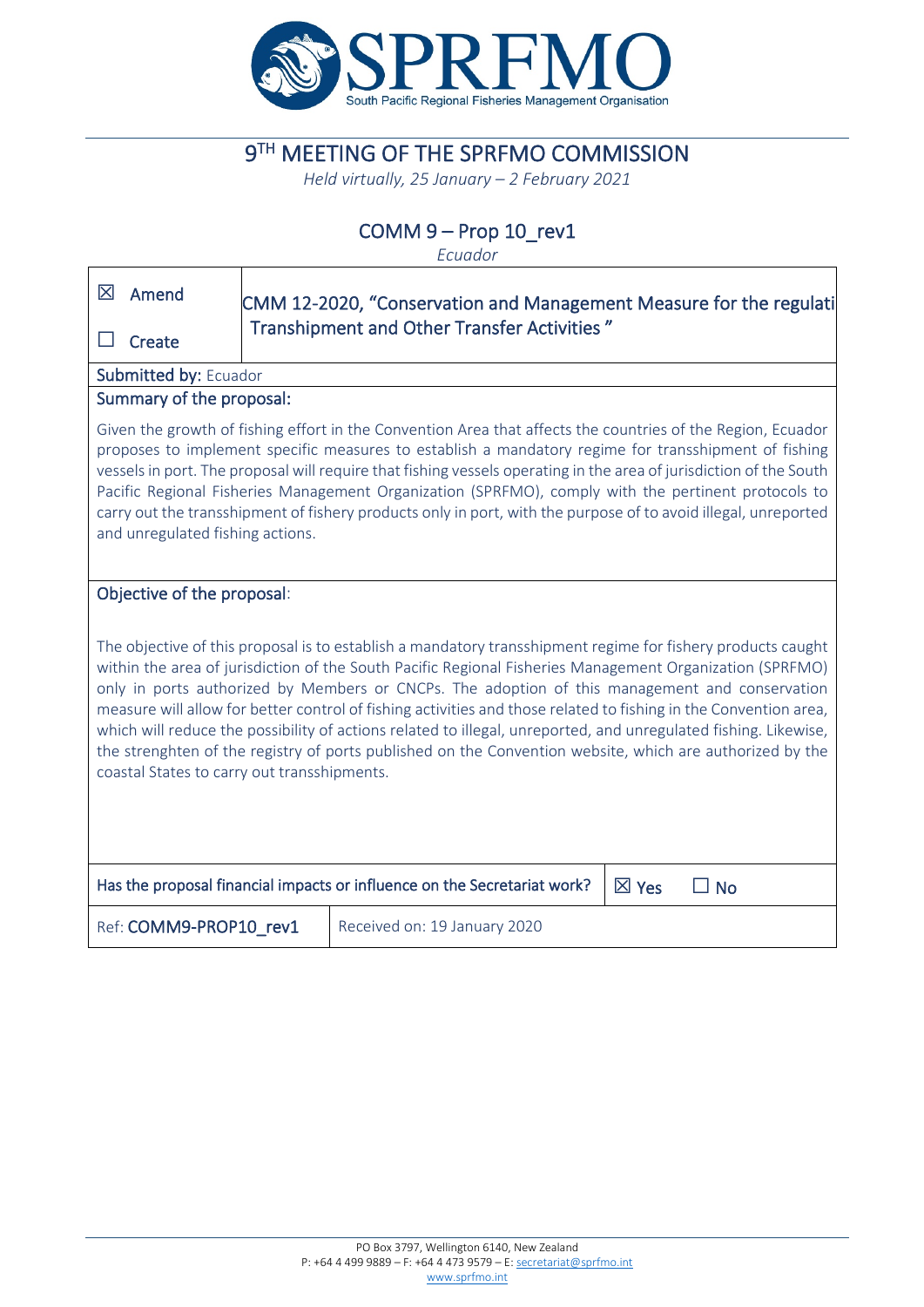

# CMM  $12-2021^1$  $12-2021^1$

## Conservation and Management Measure for the regulation of Transhipment and Other Transfer Activities

*(Supersedes CMM 12-2010)*

### The Commission of the South Pacific Regional Fisheries Management Organisation;

*RECALLING that* Article 1(1)(o) of the Convention defines "transhipment" as the unloading of all or any of the fishery resources or fishery resource products derived from fishing in the Convention Area on board a fishing vessel to another fishing vessel either at sea or in port;

*RECOGNISING* that transhipment at sea is a common global practice, but that unregulated and unreported transhipment of catches of fishery resources, in particular on the high seas, contributes to distorted reporting of catches of such stocks and supports illegal, unreported and unregulated (IUU) fishing in the Convention Area;

*RECOGNISING* the importance of adequately regulating, monitoring and controlling transhipment to contribute to combating IUU fishing activities, and that States should take all necessary measures to ensure that vessels flying their flag do not engage in transhipment of fish caught by fishing vessels engaged in IUU fishing through adequate regulation, monitoring and control of such transhipment of fish;

*NOTING* that Article 18 (3)(f) and (h) of the *Agreement for the Implementation of the Provisions of the United Nations Convention on the Law of the Sea of 10 December 1982 relating to the Conservation and Management of Straddling Fish Stocks and Highly Migratory Fish Stocks* requires flag States to adopt measures to regulate transhipment on the high seas to ensure that the effectiveness of conservation and management measures is not undermined, and port States to adopt regulations to prohibit landings and transhipments where the catch has been taken in a manner which undermines the effectiveness of regional conservation and management measures on the high seas;

*RECALLING*Articles25(1)(d), 26(2)(a) and 27(1)(c) ofthe Convention,which prescribe, *inter alia*,that Members of the Commission shall take all necessary measures to ensure that fishing vessels flying its flag land or tranship fishery resources caught in the Convention Area in accordance with standards and procedures adopted by the Commission;

*ADOPTS* the following Conservation and Management Measure (CMM) in accordance with Article 8 of the Convention:

### General Provisions for All Vessels Engaged in Fishing in the Convention Area

- 1. For the purposes of this CMM, "competent authorities" means the authorities of the Member or CNCP under whose flag the vessel is operating.
- 2. Transhipments of fishery products will be carried out only in ports authorized for this purpose by a Member orCNCP and registered with the SPRFMO Secretariat.
- 3. Transhipments at sea and in port shall only be undertaken between vessels included in the Commission Record of Vessels.

<span id="page-1-0"></span><sup>1</sup> [CMM 12-2021 superseeds 12-2020]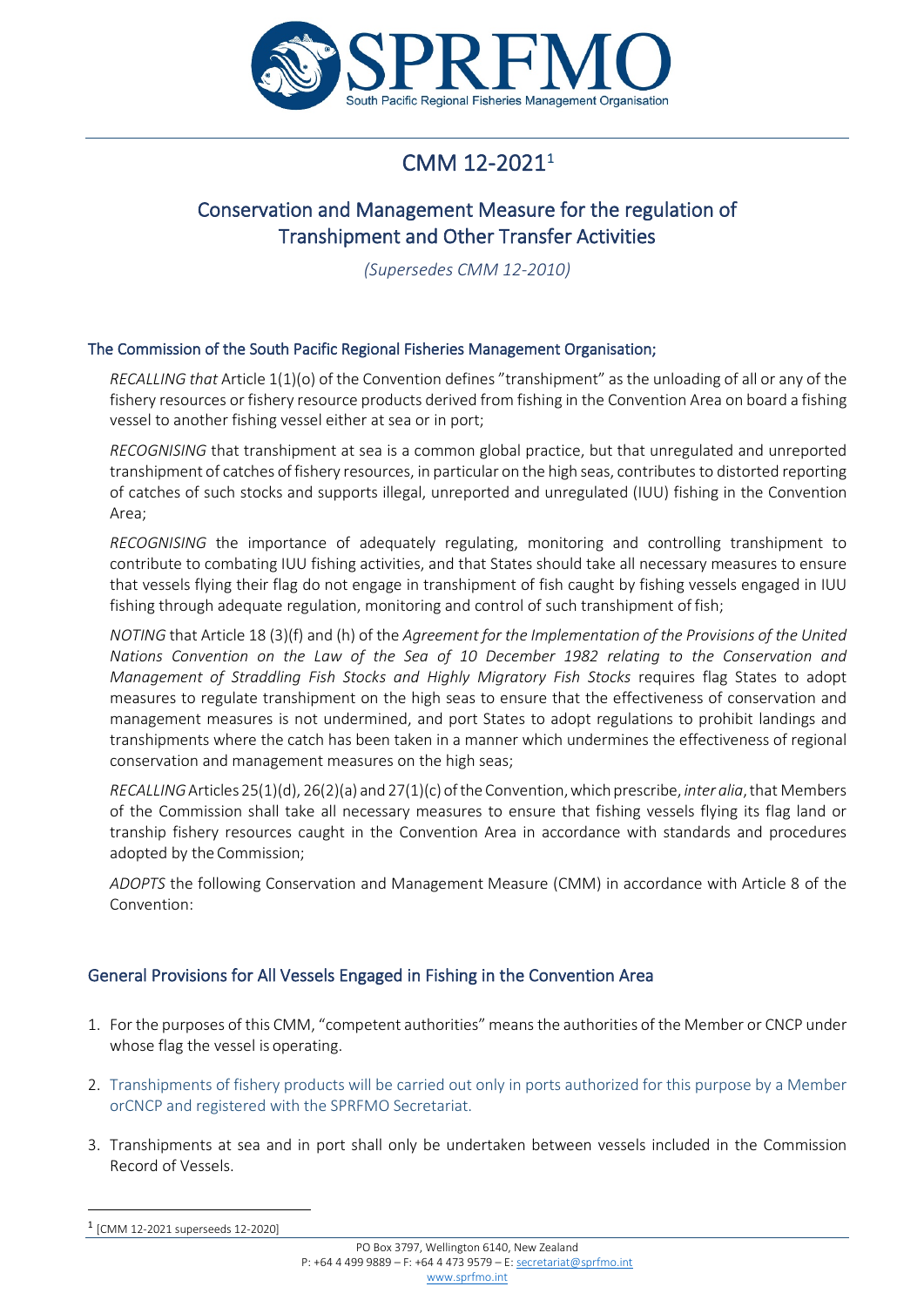

4. At sea transfer of fuel, crew, gear or any other supplies between two vessels in the Convention Area shall only be undertaken between vessels included in the Commission Record of Vessels.

### Transhipments of Fishery Resources Caught in the Convention Area

- 5. The competent authorities of the receiving fishing vessel (carrier vessel) shall notify the Secretariat, at least 7 days in advance, of a 14-day period during which transhipments of fishery resources caught in the Convention Area, regardless of where the transhipment takes place, are scheduled to occur. The receiving vessel notification shall include the relevant information available regarding the transhipment operation, including the estimated date and time, anticipated location, fishery, and information about the vessels intending to tranship, in accordance with Annex 1 as much as practicable. The competent authorities of both the unloading and receiving vessels shall notify the Secretariat of an intention to tranship at least 12 hours before the estimated time of such activity. The notification shall include the estimated date and time, anticipated location, fishery, and information about the vessels intending to tranship, in accordance with Annex 1. The competent authorities may authorise the vessel operator to provide notification directly to the Secretariat. The Secretariat shall make this information available on the Members' section of the Commission website as soon as possible.
- 6. If, in accordance with the applicable CMMs, an observer is on board the unloading or receiving vessel, the observer shall monitor the transhipment activities.
- 7. An observer monitoring transhipment under paragraph 5 shall complete a transhipment logsheet, as set out in Annex 2, to verify the quantity and species of the fishery resources being transhipped, and shall provide a copy of the logsheet to the competent authorities of the observed vessel. The competent authorities of the observed vessel shall submit the observer data of the transhipment logsheet to the Secretariat, no later than 15 days from debarkation of the observer.
- 8. For the purpose of verifying the quantity and species of the fishery resources being transhipped, and in order to ensure that proper verification can occur, the observer on board shall have full access to the observed vessel, including crew, gear, equipment, records<sup>[1](#page-2-0)</sup> and fish holds.
- 9. The competent authorities of the unloading fishing vessel and the receiving fishing vessel shall notify all the operational details to the Secretariat, as specified in Annex 3, no later than 7 days after the transhipment is carried out.
- 10.The competent authorities may authorise the vessel operator to provide this information directly to the Secretariat by email; should the Secretariat require any clarification, those requests shall be directed to the competent authorities of the relevant vessel. The Secretariat shall make a summary of this information available on the Members' section of the Commission website.

### Review

11.This CMM shall enter into force 60 days after the conclusion of the annual Commission meeting in 2021.

12.This CMM shall be reviewed at the regular meeting of the Commission in 2022. Such review shall take into account, *inter alia*, the latest advice of the Compliance and Technical Committee with respect to the effectiveness of this CMM in providing the Commission with information about transhipments and other transfer activities and supporting monitoring, control, and surveillance activities; appropriate levels of observer coverage; and the scope of this CMM.

<span id="page-2-0"></span><sup>1</sup> This includes electronic records.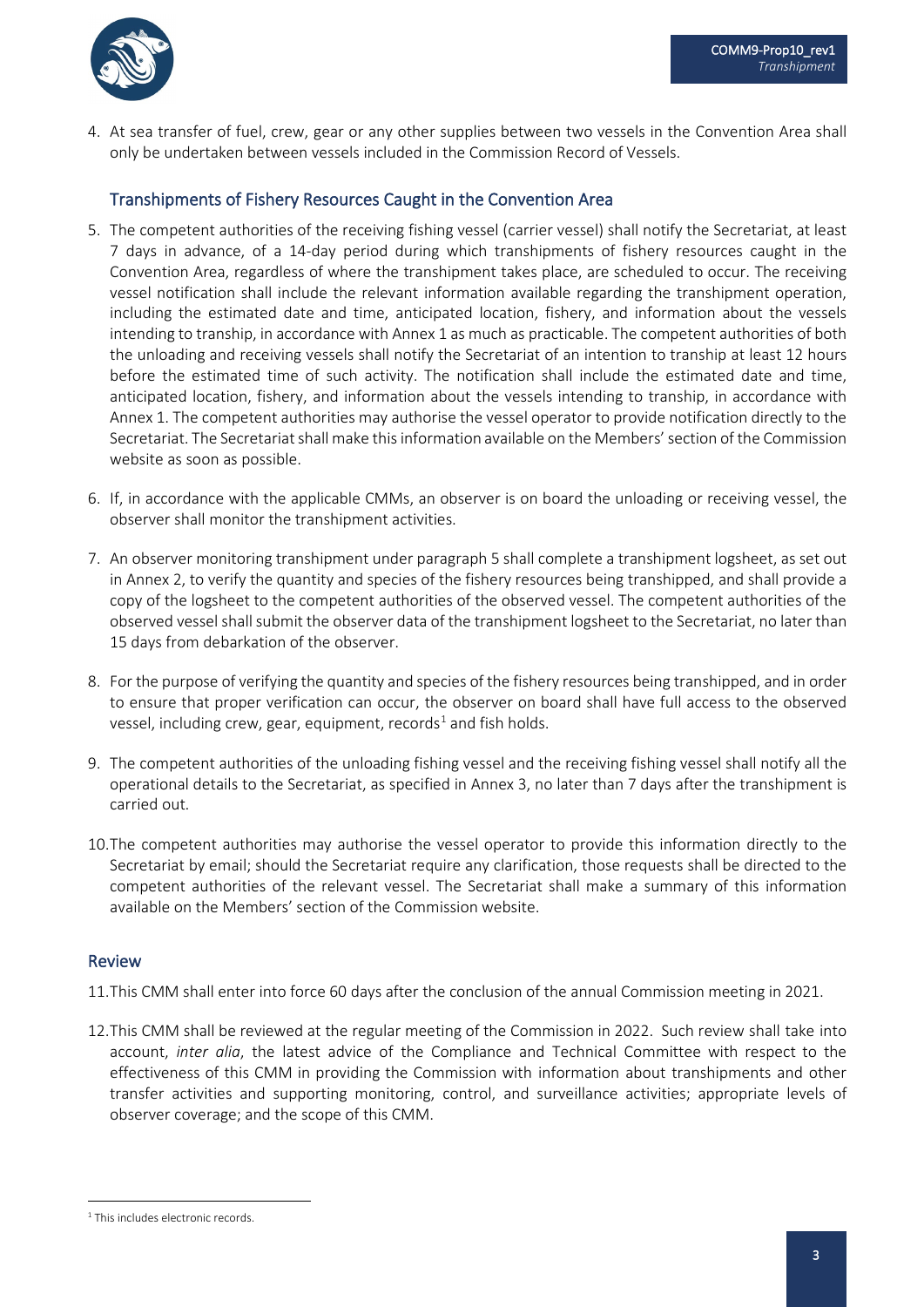

# Annex 1 Transhipment Notification

### Details of Unloading Vessel

- a) Name of vessel
- b) Registration number
- c) Radio call sign
- d) Vessel flag State
- e) IMO number/ IHS Fairplay number (if applicable)
- f) Name and nationality of vessel master

#### Details of Receiving Vessel

- a) Name of vessel
- b) Registration number
- c) Radio call sign
- d) Vessel flag State
- e) IMO number/ IHS Fairplay number (if applicable)
- f) Name and nationality of vessel master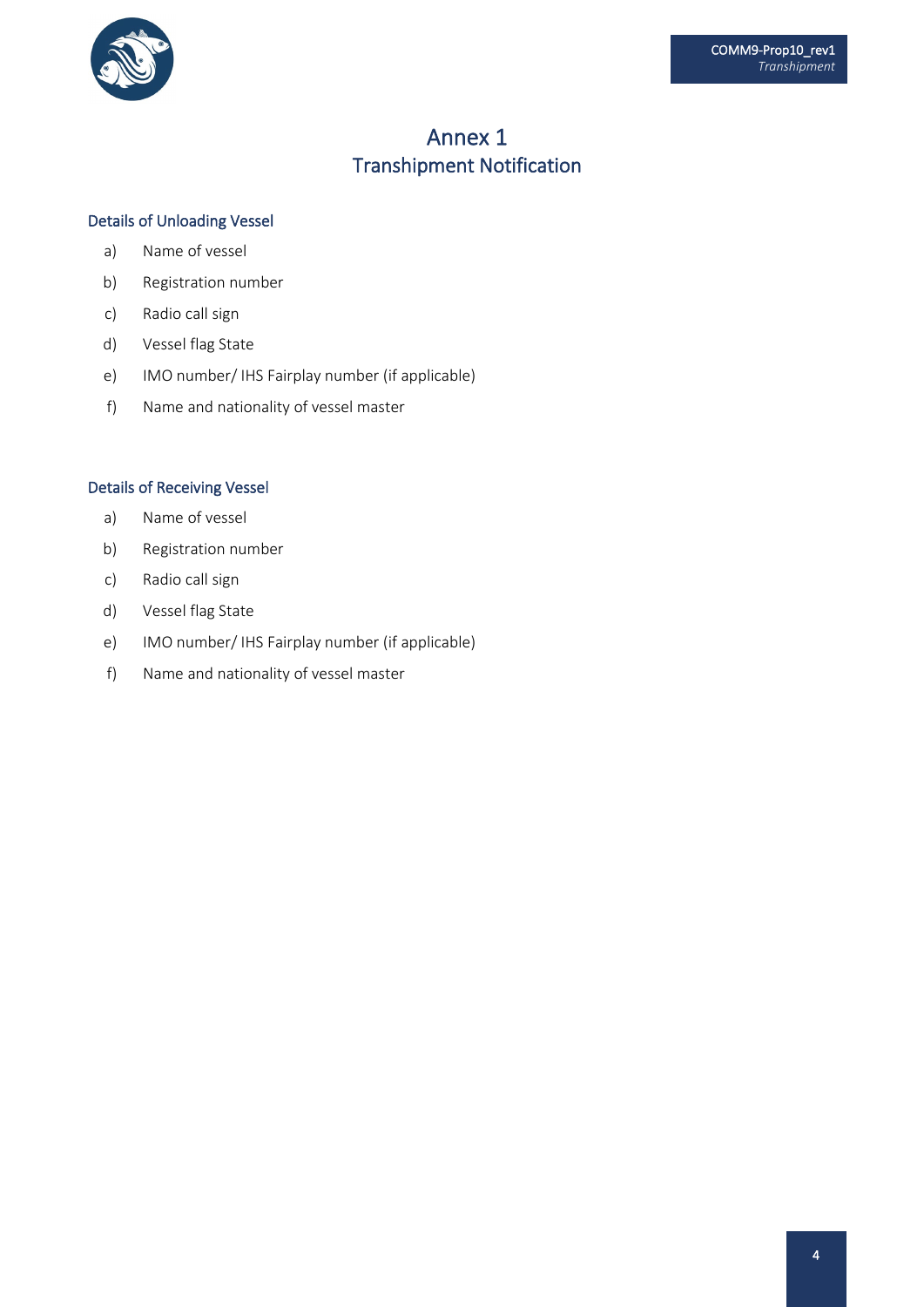

# Annex 2 Transhipment Logsheet

## 1. Details of the Unloading Fishing Vessel

| Name of vessel                                      |  |
|-----------------------------------------------------|--|
| Registration number                                 |  |
| Radio call sign                                     |  |
| Vessel flag State                                   |  |
| IMO number / IHS Fairplay number<br>(if applicable) |  |
| Master's name and nationality                       |  |

### 2. Details of the Receiving Fishing Vessel

| Name of vessel                                      |  |
|-----------------------------------------------------|--|
| <b>Registration number</b>                          |  |
| Radio call sign                                     |  |
| Vessel flag State                                   |  |
| IMO number / IHS Fairplay number<br>(if applicable) |  |
| Master's name and nationality                       |  |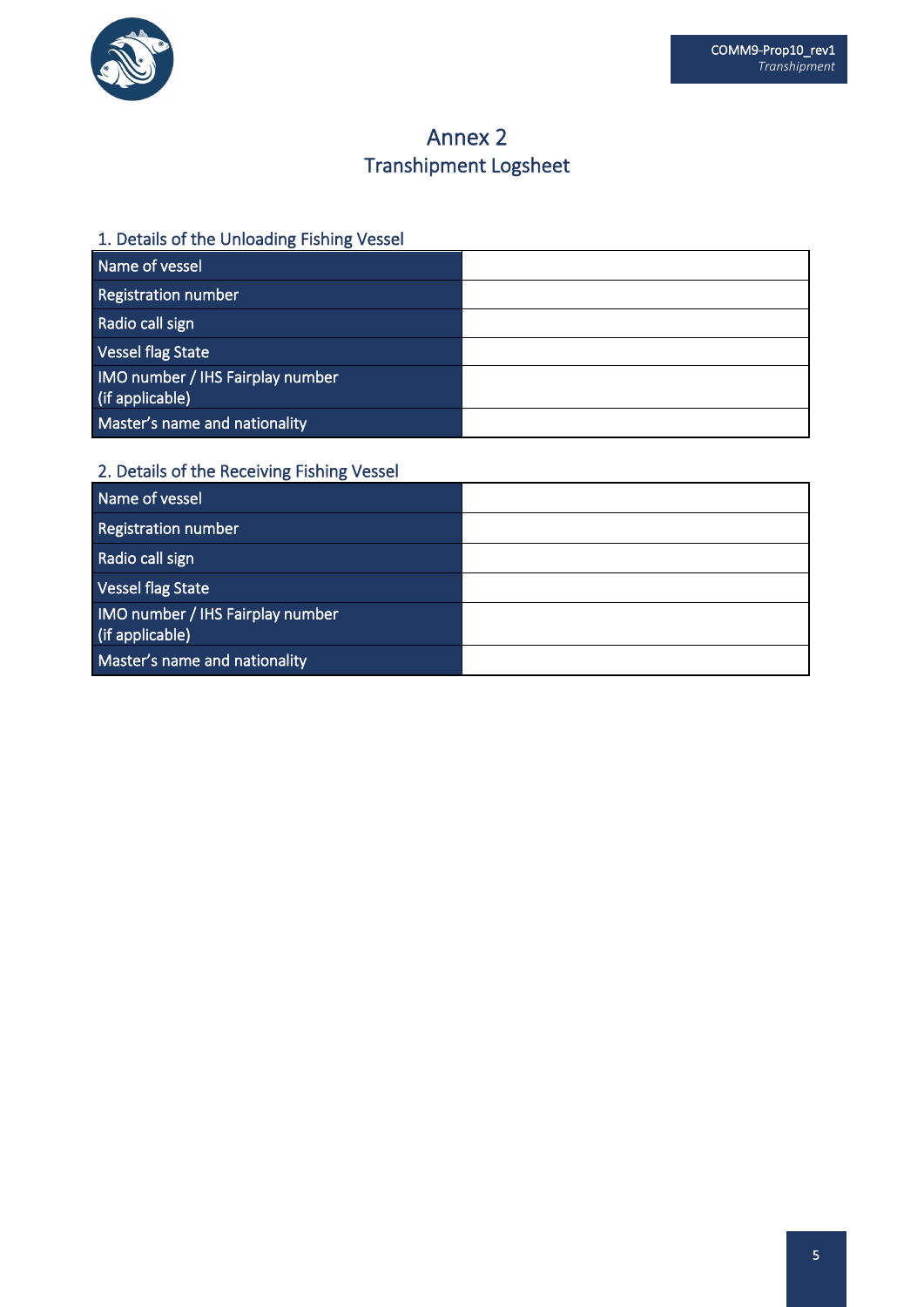

### 3. Transhipment Operation

| Date and time of commencement of transhipment<br>(UTC)                                       |  |  |                                                            |                     |            |  |
|----------------------------------------------------------------------------------------------|--|--|------------------------------------------------------------|---------------------|------------|--|
| Date and time of completion of transhipment (UTC)                                            |  |  |                                                            |                     |            |  |
| If transhipment in port: Name, country, and $code1$<br>of port                               |  |  |                                                            |                     |            |  |
| If transhipment at sea: Position (nearest 1/10th)<br>degree) at commencement of transhipment |  |  |                                                            |                     |            |  |
| If transhipment at sea: Position (nearest 1/10th<br>degree) at completion of transhipment    |  |  |                                                            |                     |            |  |
| Description of product type by species (e.g. whole, frozen fish in 20 kg cartons)            |  |  |                                                            |                     |            |  |
| <b>Species</b>                                                                               |  |  |                                                            | Product type        |            |  |
| <b>Species</b>                                                                               |  |  |                                                            | <b>Product type</b> |            |  |
| <b>Species</b>                                                                               |  |  |                                                            | <b>Product type</b> |            |  |
| <b>Species</b>                                                                               |  |  |                                                            | Product type        |            |  |
| <b>Species</b>                                                                               |  |  |                                                            | <b>Product type</b> |            |  |
| <b>Species</b>                                                                               |  |  |                                                            | Product type        |            |  |
|                                                                                              |  |  |                                                            |                     |            |  |
|                                                                                              |  |  | Number of cartons, net weight (kg) of product, by species. |                     |            |  |
| <b>Species</b>                                                                               |  |  | Cartons                                                    |                     | Net weight |  |
| Concinc                                                                                      |  |  | $C$ artanc                                                 |                     | Not woight |  |

| <b>ODECIES</b>                                              |  | <b>Calltoni</b> s | <b>IVEL WEIGHT</b> |  |
|-------------------------------------------------------------|--|-------------------|--------------------|--|
| <b>Species</b>                                              |  | Cartons           | Net weight         |  |
| <b>Species</b>                                              |  | Cartons           | Net weight         |  |
| <b>Species</b>                                              |  | Cartons           | Net weight         |  |
| <b>Species</b>                                              |  | Cartons           | Net weight         |  |
| <b>Species</b>                                              |  | Cartons           | Net weight         |  |
| Total net weight of product transhipped (kg)                |  |                   |                    |  |
| Hold numbers in reefer vessel in which product is<br>stowed |  |                   |                    |  |
| Destination port and country of receiving fishing<br>vessel |  |                   |                    |  |
| <b>Estimated arrival date</b>                               |  |                   |                    |  |
| <b>Estimated landing date</b>                               |  |                   |                    |  |

### 4. Observations (if applicable)

<span id="page-5-0"></span> $1$  United Nations Code for Trade and Transport Locations (UN/LOCODE).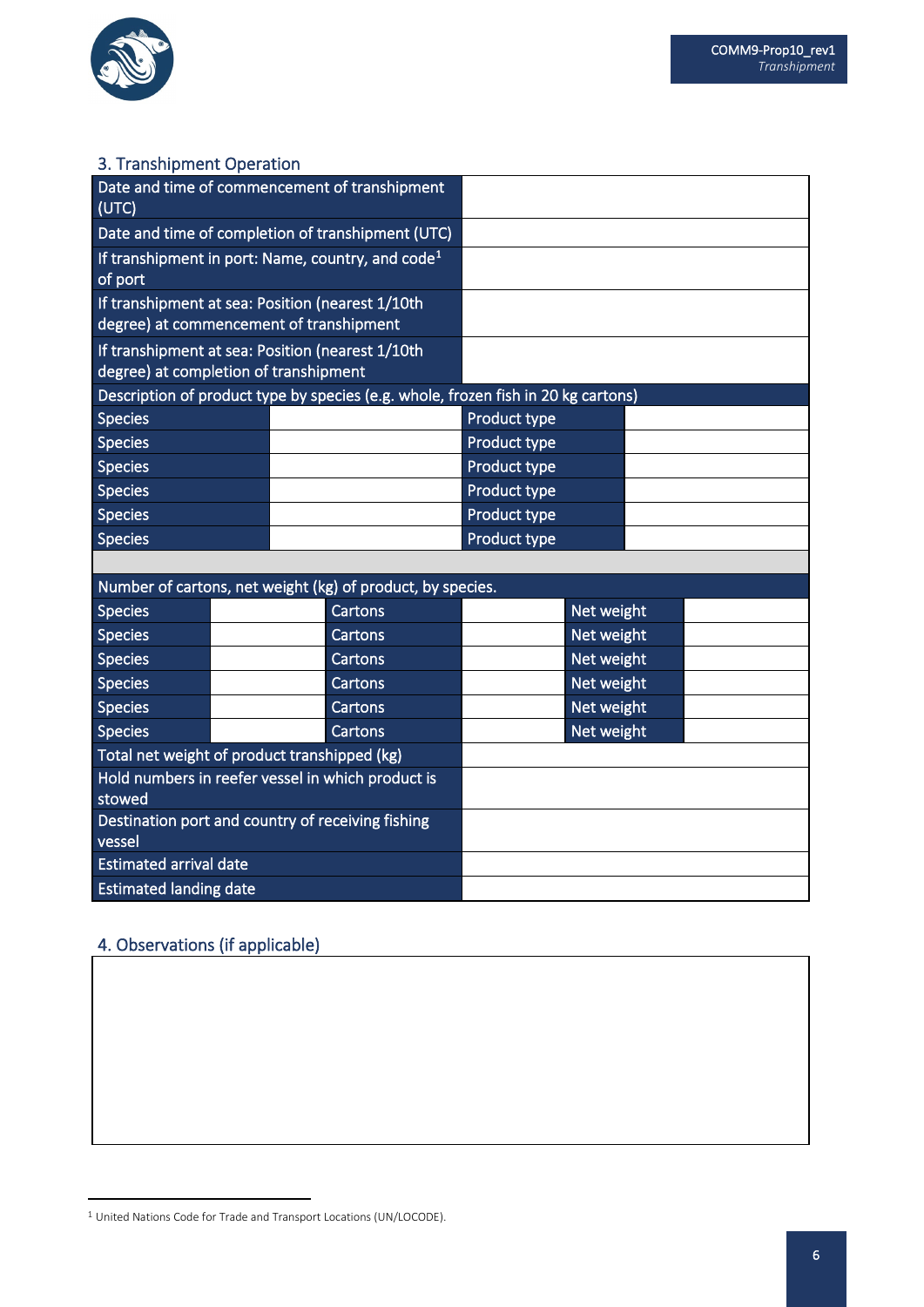

### 5. Verification

| Name of observer    |  |
|---------------------|--|
| Authority           |  |
| Signature and Stamp |  |
|                     |  |
|                     |  |
|                     |  |
|                     |  |